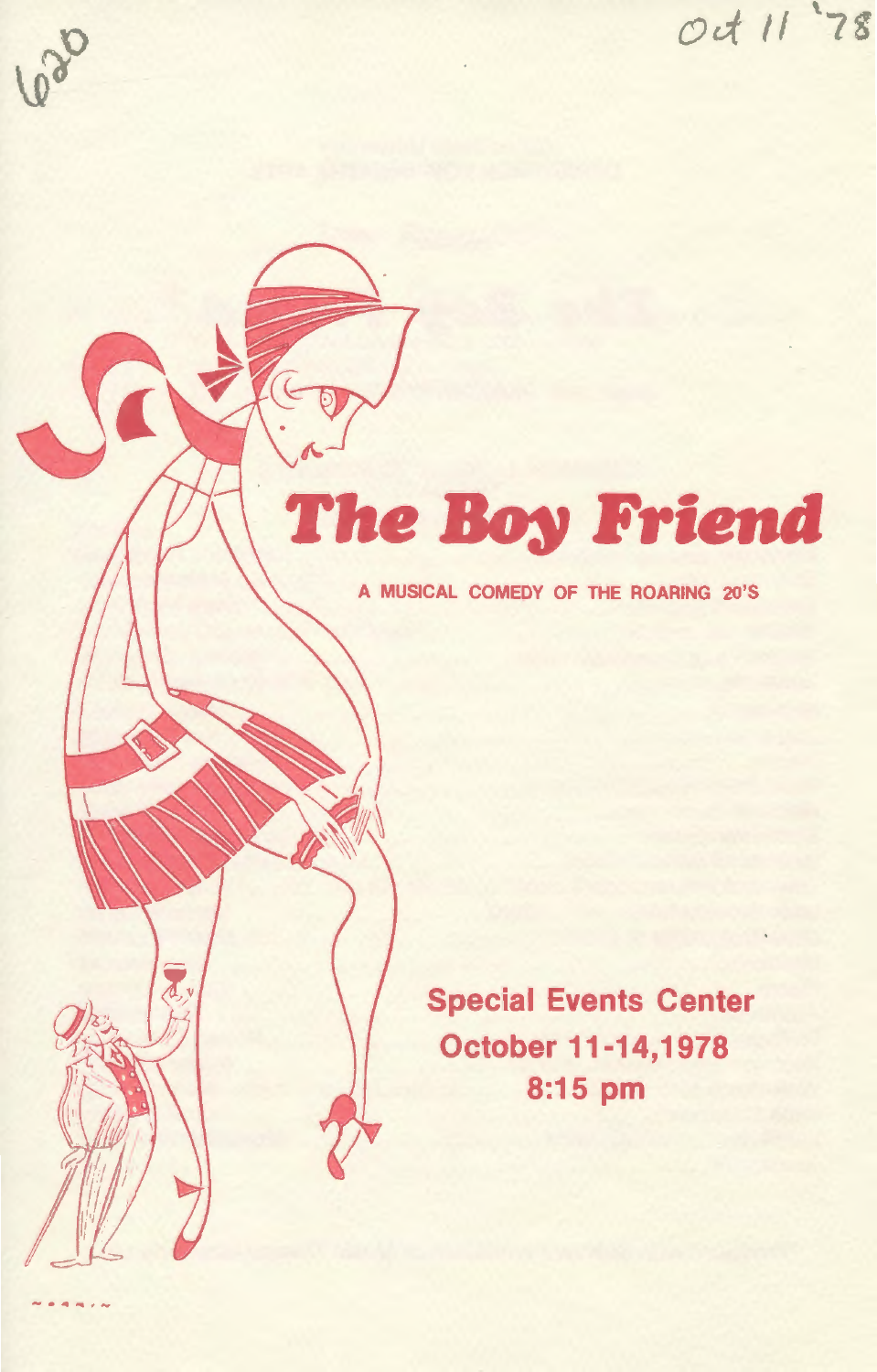Boise State University DEPARTMENT OF THEATRE ARTS

presents

# **The Boy Friend\***

by Sandy Wilson

#### **THE CAST (in order of appearance)**

| Polly Browne  Beth Somerton Young |  |
|-----------------------------------|--|
|                                   |  |
|                                   |  |
|                                   |  |
|                                   |  |
|                                   |  |
|                                   |  |
|                                   |  |
|                                   |  |
|                                   |  |
|                                   |  |
|                                   |  |
|                                   |  |
|                                   |  |
|                                   |  |

\*Produced with Special Permission of Music Theatre International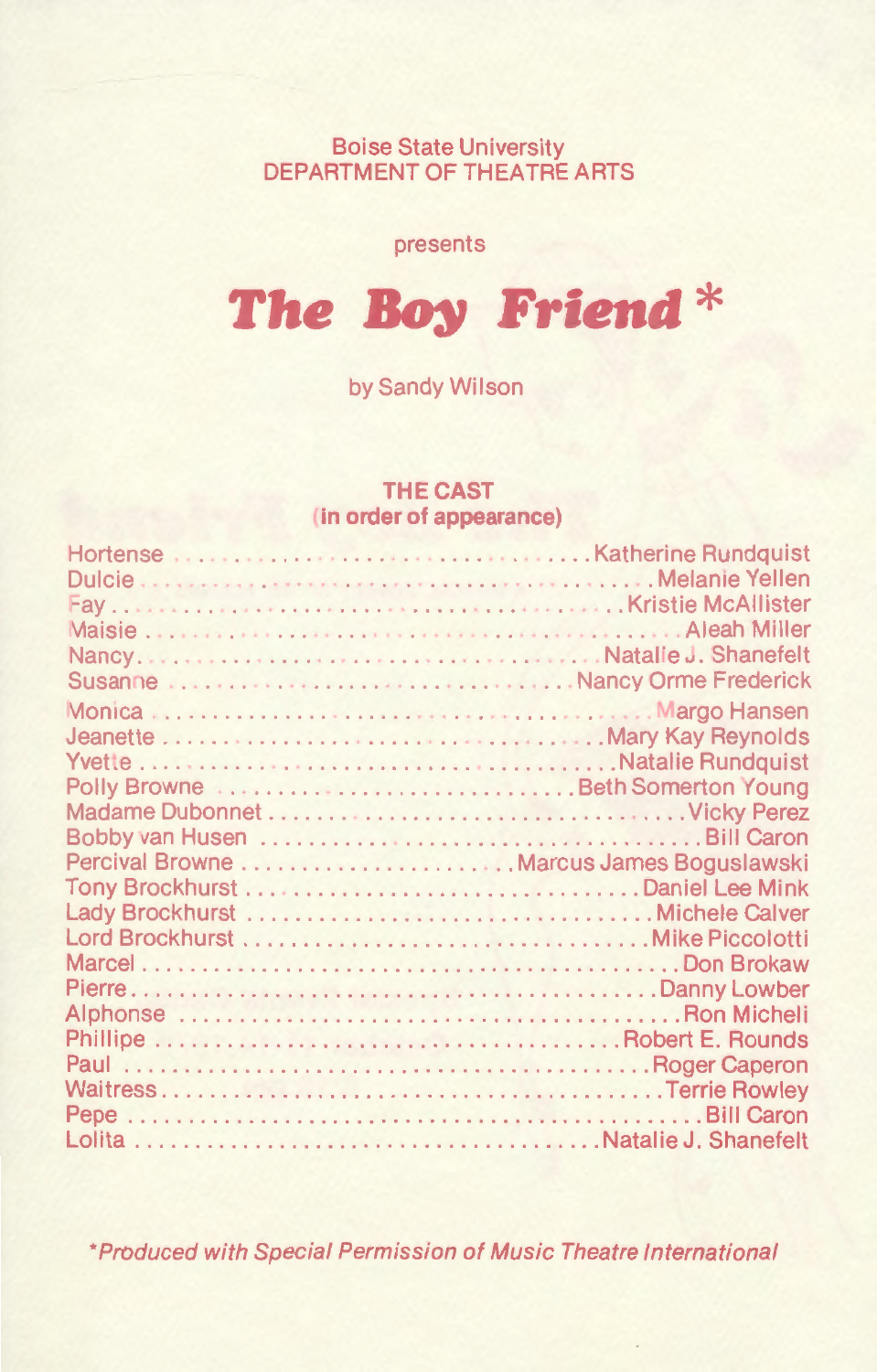## **SYNOPSIS OF SCENES**

**Time:** France, 1920's

**Place:** 

Act One: The Drawing Room of the Villa Caprice, Madame Dubonnet's Finishing School on the outskirts of Nice.

Act Two: The Plage. The same afternoon.

Act Three: The Terrace of the Cafe Pataplon. That night.

### **SYNOPSIS OF MUSICAL NUMBERS**

### **Act One**

| "Perfect Young Ladies" Girls' Chorus           |  |
|------------------------------------------------|--|
|                                                |  |
|                                                |  |
| "Fancy Forgetting"  Mme. Dubonnet and Percival |  |
| "  Could Be Happy with You"  Polly and Tony    |  |
|                                                |  |

# **Act Two**

| "It's Nicer in Nice" Hortense and Ensemble                        |                               |
|-------------------------------------------------------------------|-------------------------------|
| "You Don't Way to Play with Me Blues" Mme. Dubonnet and Percival, |                               |
|                                                                   | Dulcie, Fay, Nancy and Monica |
| "Safety in Numbers" Maisie and Men's Chorus                       |                               |
|                                                                   |                               |

# **Act Three**

| "The Riviera" Bobby, Maisie and Ensemble                          |
|-------------------------------------------------------------------|
| "It's Never too Late to Fall in Love"  Lord Brockhurst and Dulcie |
|                                                                   |
|                                                                   |
|                                                                   |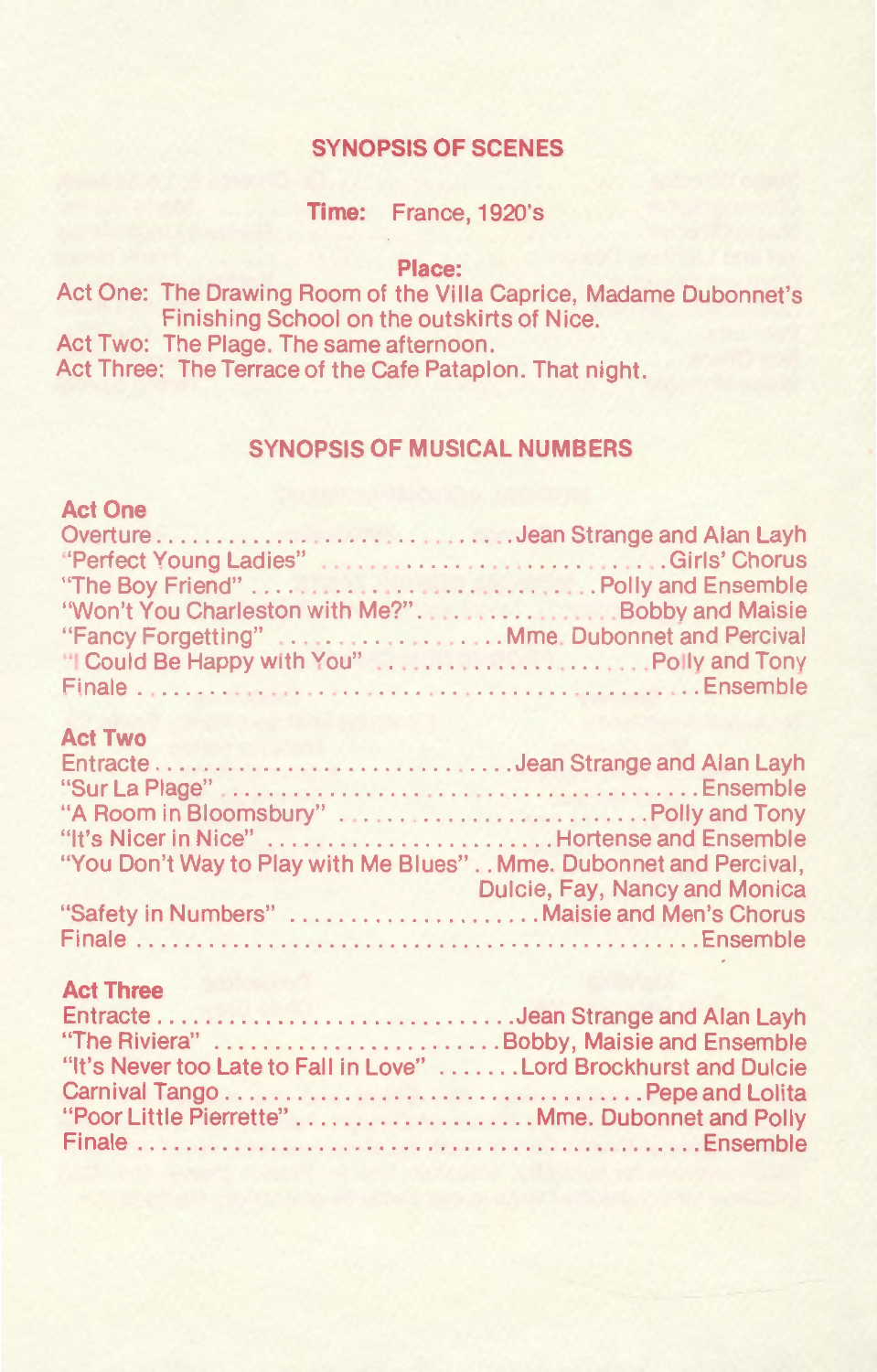#### **PRODUCTION STAFF**

| Stage Director Dr. Charles E. Lauterbach |  |
|------------------------------------------|--|
|                                          |  |
|                                          |  |
|                                          |  |
|                                          |  |
|                                          |  |
|                                          |  |
|                                          |  |
|                                          |  |

#### **MUSICAL ACCOMPANIMENT**

Piano ...........Jean Strange Percussion ......... Alan Layh

**MUSICAL CONSULTANTS**  William D. Taylor and Dr. John Baldwin

#### **PRODUCTION CREWS**

**Scenery**  Technical Assistants: Mac Guymon Patrick Cunningham Dan Peterson Members of TA 117: Technical Theatre Russell Gould Alais Shepard Dan Burch

**Costumes**  Costume Mistress-Nancy Frederick Melanie Yellen Kristie McAllister Teresa Sproul Aleah Miller Michele Calver Kim Elliot

**Lighting**  Greg Despopoulos **Properties**  Chris Gray

**Special Acknowledgements:** Mr. Elliott and the members of the Department of Music; Don Frisch of Georgia-Pacific; Steve Dingmann and the Special Events Center staff; local newspapers, radio, and television stations for publicity; Mountain Bell for French phone; Mrs. Carl Erickson for donation of wigs to our costume collection; Ramada Inn.